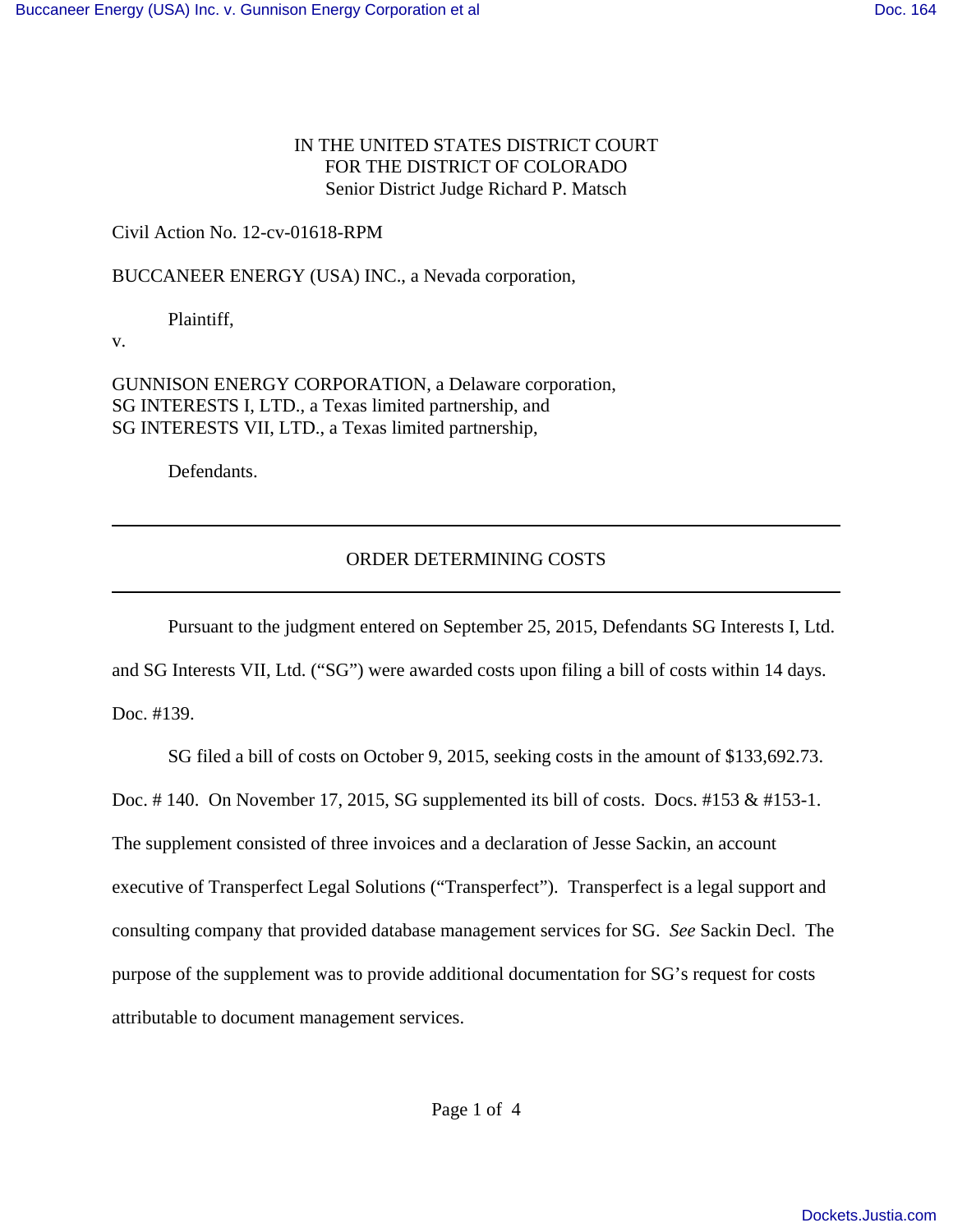On November 18, 2015, the Clerk awarded costs against the Plaintiff and in favor of SG in the amount of \$59,106.50. Doc.  $\#154$ .<sup>1</sup>

Of that total amount, \$15,518.26 was awarded for "transfer & organization of data." *Id.* at p. 6. The Clerk's notations on the bill of costs indicate that the award of \$15,518.26 for "transfer & organization of data" was supported by the Sackin declaration and related invoices.

The Plaintiff timely moved pursuant to Fed.R.Civ.P. 54(d)(1) and 28 U.S.C. § 1920 for review of the Clerk's assessment of SG's costs, arguing that the Clerk's award of \$15,518.26 for "transfer & organization of data" was improper and that aspect of the award should be reduced to \$992.

 SG acknowledges that the \$15,518.26 awarded by the Clerk for "transfer & organization of data" includes certain non-recoverable costs attributable to data storage fees and user access fees. SG contends that the Sackin declaration and the Transperfect invoices support an assessment of costs in the amount of \$15,254.50. *See* Sackin Decl. ¶ 5 (stating that Transperfect charged \$15,254.50 for the work of establishing a database and publishing documents to the database). SG explains that those charges were for consolidating data from several existing databases (which were created in connection with prior related cases) and creating a database specific to this lawsuit. SG characterizes that work as "uploading documents" and argues such charges are consistent with the language of 28 U.S.C. § 1920(4).

The Plaintiff asserts that the charges were for transferring documents electronically stored on existing host databases maintained by Fulbright & Jaworski into a host database

<sup>&</sup>lt;sup>1</sup>The docket shows that the Bill of Costs (doc.  $\#154$ ) was entered on November 18, 2015, although the filing date is November 17, 2015. It bears a date stamp of November 18, 2015.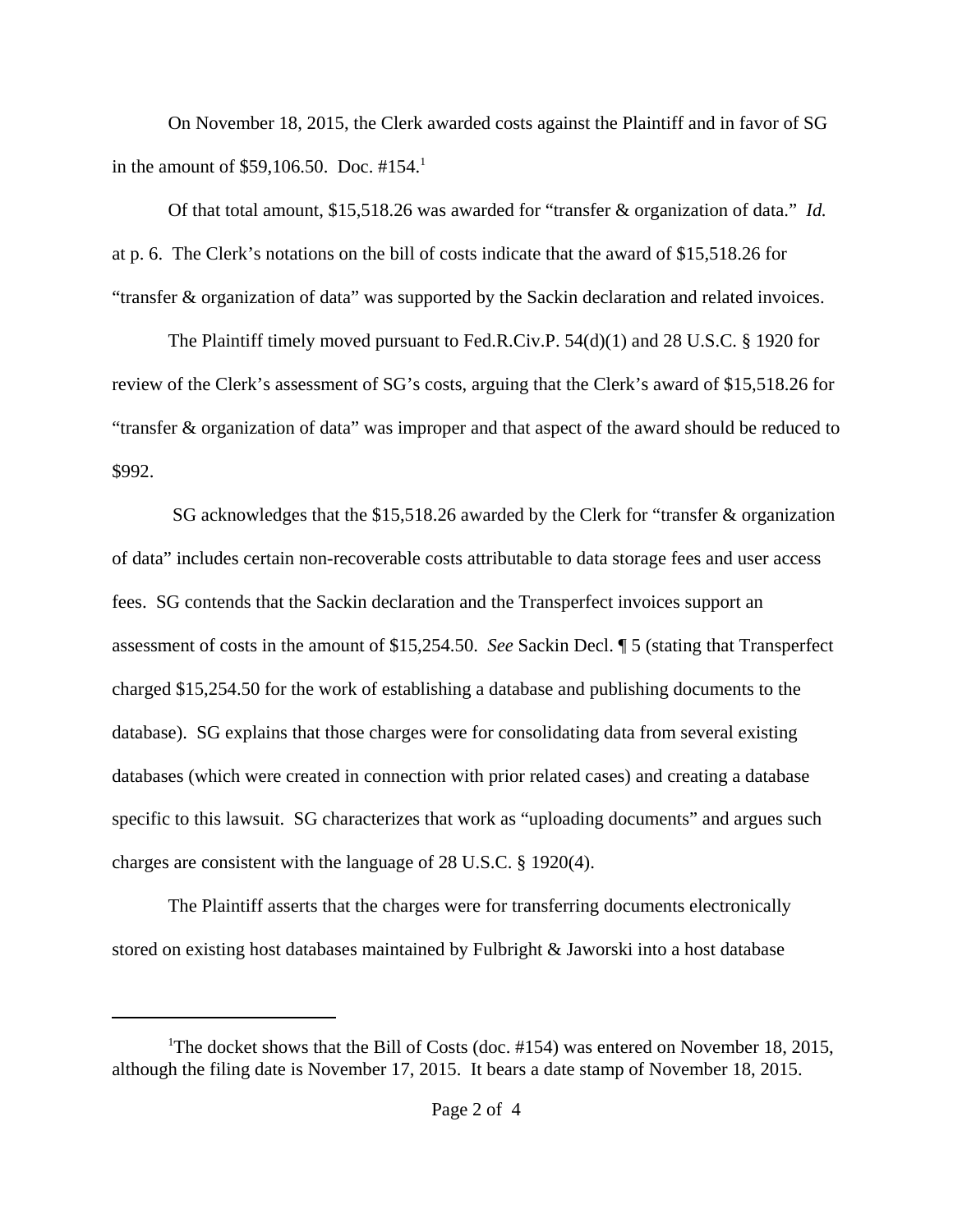maintained by Baker & Hostetler, after SG's lead attorneys changed their law firm affiliation. The Plaintiff shows that the SG's creation of the new database occurred *after* SG had responded to the Plaintiff's first request for production of documents. The Plaintiff argues that the costs of transferring documents from existing databases to another database to accommodate a change in counsel's law firms are not recoverable. According to the Plaintiff, the Transperfect invoices show that only \$992 was attributable to converting electronically stored documents to the native format agreed to by the parties. *See* Sackin decl. ¶ 4.

Taxable costs include "[f]ees for exemplification and the costs of making copies of any materials where the copies are necessarily obtained for use in the case." 28 U.S.C. § 1920(4).

"Taxable e-discovery costs are generally limited to the cost of initially uploading data and converting native files to other formats, such as TIFF and PDF." *Nero v. Am. Family Mut. Ins. Co.*, 2013 WL 5323262 at \* 2-3 (D. Colo. Sept. 23, 2013) (citing *Race Tires Am., Inc. v. Hoosier Racing Tire Corp*.*,* 674 F.3d 158, 171 (3d Cir. 2012)).

The disputed charges do not fall within taxable e-discovery costs. 28 U.S.C. § 1920 does not authorize an award of those costs.

Accordingly, it is

ORDERED that the Plaintiff's motion for review of the Clerk's assessment of SG Interests' costs (doc. #161) is granted. The Clerk's award of \$15,518.26 for "transfer & organization of data" is reduced to \$992 (a reduction of \$14,526.26). It is